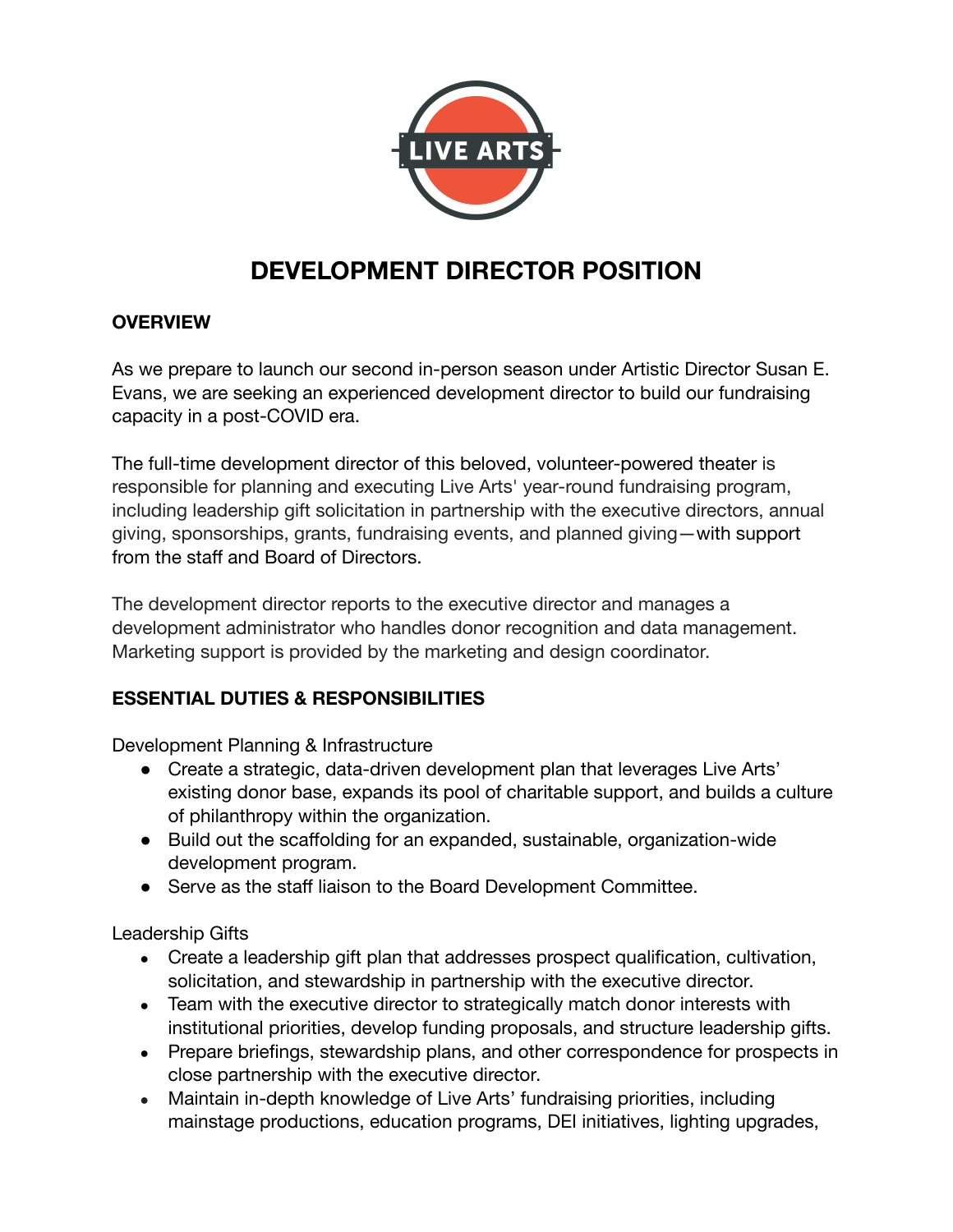and the new works festival.

Annual Giving

- Create an annual fund plan based on donor giving patterns and capacity. Include annual goals for personal outreach and giving outcomes.
- Implement annual giving campaigns to reach and exceed annual targets while strengthening donor relations.
- Enlist staff, Board, and volunteers to make donor thank you calls within days of every gift.

# Sponsorships and Advertising

- Identify the unique sponsorship opportunities in each season—including plays, education programs, financial aid, spaces, guilds, pay-what-you-can program, and DEI initiatives.
- Meet the sponsorship revenue goal by identifying sponsor prospects, presenting a custom proposal, securing the sponsorship, and stewarding the relationship throughout the year.
- Secure playbill advertisements (considered "earned income") outside of sponsorships for the season and/or individual plays.
- Coordinate with marketing and design coordinator to ensure proper sponsor recognition and ad placements in traditional and electronic marketing materials.

Grant Writing

- Research prospective local, regional, state, and national opportunities for operating and capital grants each year.
- Meet the grant revenue goal by writing and submitting compelling grant applications with support from the executive director and program managers.
- Submit grant reports in a timely manner.

Event and Volunteer Management

- Propose fundraising events that reflect Live Arts' wildly inventive brand, engage volunteers in fun and meaningful ways, and contribute to the bottom line.
- Host donor recognition/cultivation events tied to play openings.
- Work with the volunteer coordinator to recruit volunteer chairs and committees for each event.
- Work closely with event committees to plan and execute the events and meet the fundraising target.

Planned Giving

• Design and launch a planned giving program.

Prospect Reporting and Monitoring

- Identify, cultivate, solicit, and steward prospects in the pool.
- Ensure the timely recording and recognition of donor gifts in collaboration with the Development administrator.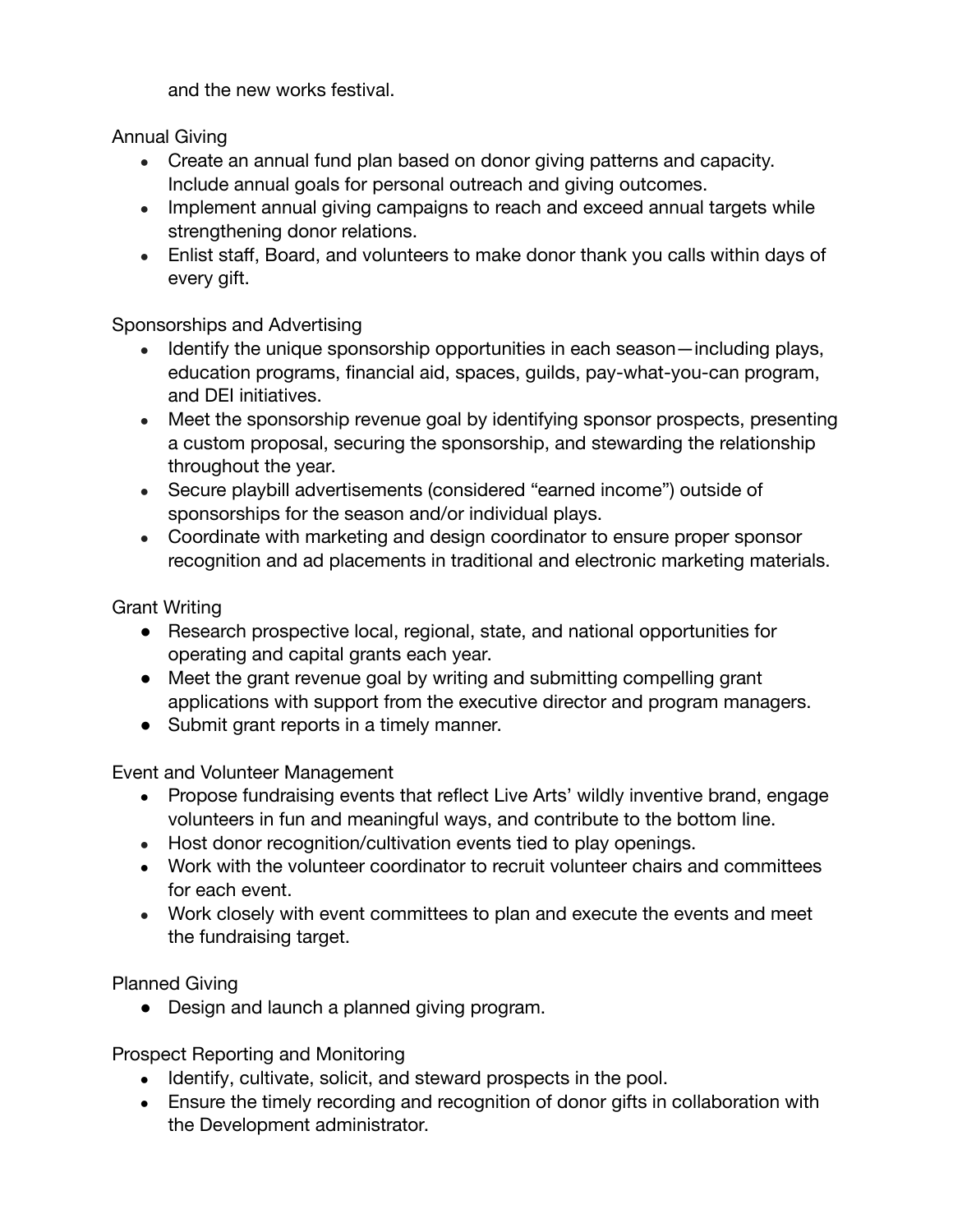• Follow best practices set by the Association of Donor Relations Professionals (ADRP) and informed by DEI values in donor relations policies and practices.

# **QUALIFICATIONS**

#### **Attributes & Skills**

- A team player with a strong track record of securing significant gifts and philanthropic commitments at increasing levels.
- High emotional intelligence and an ability to build trusting relationships. Adept at managing complex relationships, preferably in an arts setting.
- Knowledge of the Charlottesville community.
- An appreciation for Live Arts' mission, eclectic programming, and legacy as a volunteer-powered community theater.
- A demonstrated ability to work well under pressure, successfully manage multiple projects, meet deadlines, and adapt to changing priorities and needs.
- A goal-oriented, strategic thinker with strong organization skills.
- An abiding commitment to advancing diversity, equity, and inclusion at Live Arts and in the community.
- Working knowledge of Salesforce CRM preferred

#### **Required Qualifications**

- Bachelor's degree or higher
- At least three years of professional fundraising experience
- Excellent written and oral communication skills
- Budget and/or financial management experience
- Grant writing experience
- Computer competency, including Microsoft Office and Google Docs
- Willingness to work evenings and weekends, as needed

# **COMPENSATION AND BENEFITS**

This is a full-time, exempt position. The salary range is \$55,000-60,000, based on experience. Annual benefits include medical and dental insurance, 20 days of PTO, nine paid holidays, complimentary tickets, and subsidized parking.

# **ABOUT LIVE ARTS**

Powered by more than 1,200 volunteers, Live Arts is a national model for engaged community theater. For more than three decades, we've dedicated ourselves to the mission of "forging theater and community" in Charlottesville. Our engagement in local communities runs deep, and we happily attract participants and audiences from across Central Virginia. We're known for exceptionally high caliber productions that reflect the remarkable talent of our volunteer actors and production teams.